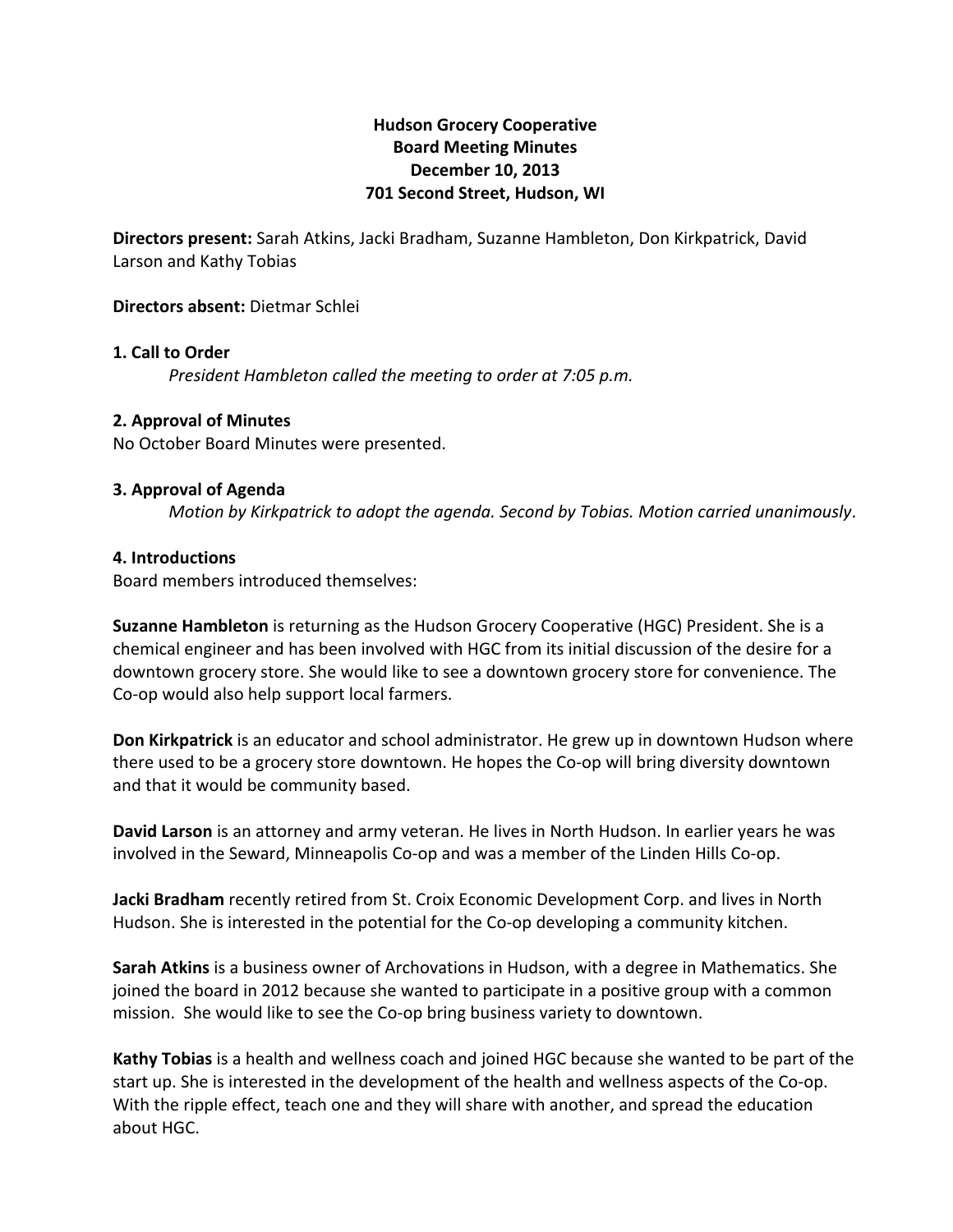## **5.'Board'Assignments**

Suzanne Hambleton will continue as President Dietmar Schlei as Vice President Sarah Atkins will continue as Treasurer Jacki Braham as Secretary

HGC has five standing committees. Board members selected committees: **Fundraising Committee: Atkins and Larson** (Regularly meets the  $1<sup>st</sup>$  Monday of each month) **Ownership Committee: Atkins and Tobias** (Regularly meets the  $3^{rd}$  Monday of each month) Marketing Committee: Bradham, Hambleton and Tobias (Regularly meets the  $1<sup>st</sup>$  Wednesday of each month) **Vendor Relations Committee: Not active at this time** (No set meeting date) **Steering Committee: Hambleton and Kirkpatrick** (No set meeting date) President Hambleton serves ex officio on all of the committees

# **6.'Upcoming'Training'Opportunities**

President Hambleton noted that HGC was awarded a matching-fund grant from the Food Co-op Initiative and part of this grant is slotted for board development training. There are two training opportunities coming up soon. On January  $11<sup>th</sup>$  in Minneapolis there is a Cooperative Board Leadership (CBL) training workshop. There is also a two-day Food Co-op Conference in Bloomington, Indiana at the end of February. Board members were encouraged to attend one of the training sessions.

## **7.'Visions**

This topic was not discussed.

## **Board'Reports**

## 1. President's Report

Hambleton noted the Co-op Board directors represent all of the members of the Co-op, not any special interests.

Hambleton explained that memberships applications need to be approved by the Board. Once approved, members receive a membership letter communicating member rights and responsibilities. Members also complete a member survey.

## **2.'Vice'President's Report**

No report given.

## **3. Treasurer's Report**

Sarah Atkins is the HGC treasurer and uses Peachtree to maintain the books. The Co-op banks with Westconsin Credit Union and the Co-op has filed financial reports for the last two years. The Cooperation is a for profit business.